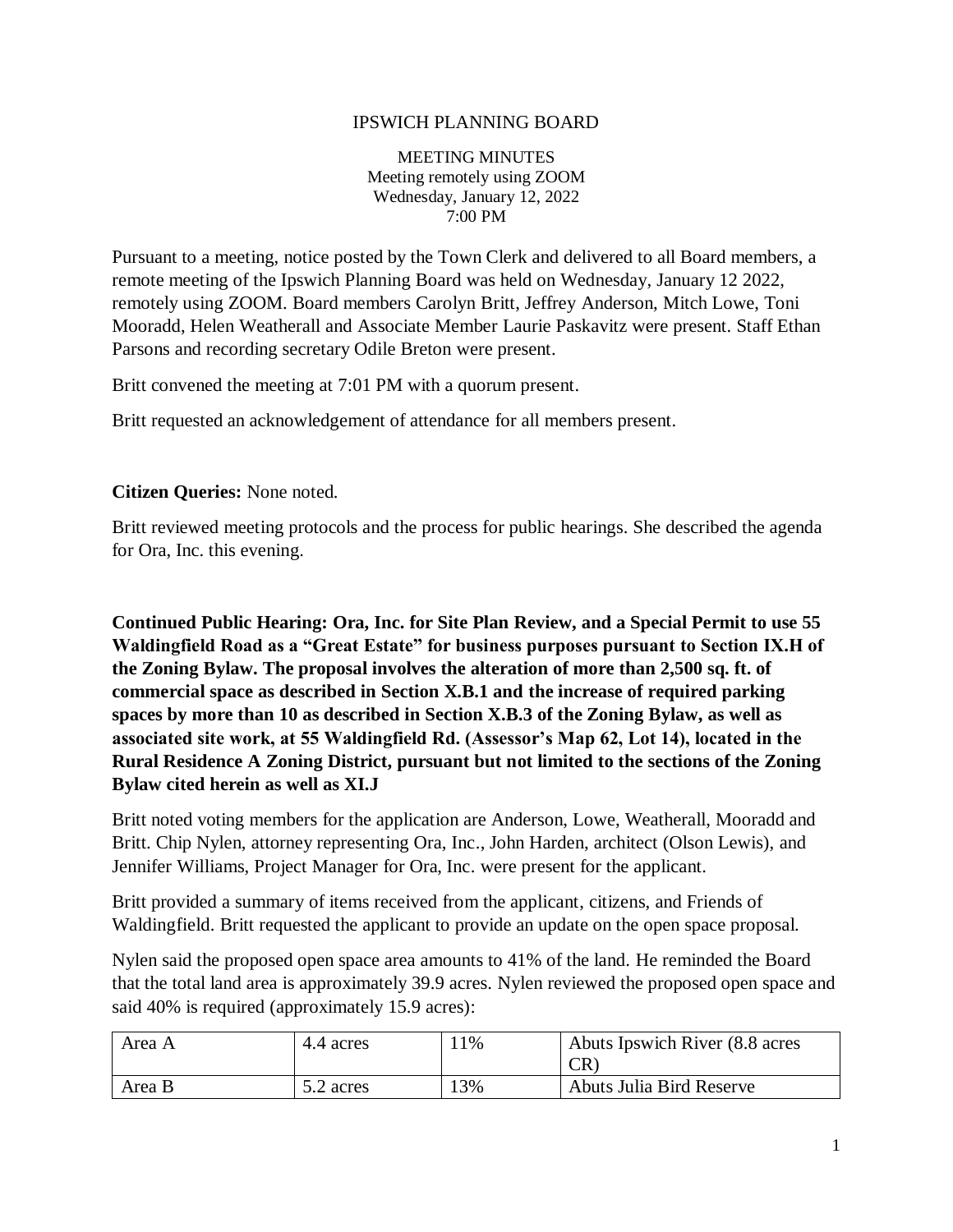| Area $C^*$   | 4.0 acres  | 10% | Abuts Waldingfield Rd |
|--------------|------------|-----|-----------------------|
| Area D       | 2.8 acres  | 7%  | Paddock area on site  |
| <b>TOTAL</b> | 16.4 acres | 41% |                       |

\*Harden noted Area C includes new walking path to complete the loop trail and parking. Harden reviewed the public access. He noted 8.8 acres is in a private conservation restriction (CR) dated back to 1973 and does not include public access. There is equestrian access at the discretion of the property owner. Ora, Inc. requests that 50% of the 8.8 acres be included in the open space requirement as public access will be added.

Lowe is concerned that the crossing in the 8.8 acres will not be allowed. Anderson said the request for 50% of Area A makes sense as public access will be created. Weatherall said none of the 8.8 acres of land should be allowed since it is already in a CR. Mooradd said it is important to include Area A and 50% credit toward the open space requirement is reasonable. Lowe said 50% credit for the 8.8 acres (Area A) is reasonable to include and public access provides a benefit to the Town. Weatherall noted the GEPD does not allow land already in a CR to be included in the bylaw requirement. Anderson replied that the Building Inspector provided guidance and noted 8.8 acres is in a private CR with no public access. Anderson said it is at the discretion of the Board to allow credit for the land as public access is a benefit to the Town. Paskavitz agreed that 50% credit for Area A is reasonable and opens the property to the community. It is a worthy community benefit.

Anderson noted the proposed loop trail was originally going to go through Area B. Harden explained that several community members pointed out an existing trail in the Julia Bird Reserve. Ora, Inc. proposes the connection of the existing trail to Area A. Anderson questioned Area B as setbacks. Lowe noted that the Town can change setbacks in the future and said Area B should be included in open space. Mooradd concurred that Area B should be included in open space.

Public Comment:

Nancy Baker asked if trees would be removed to create the loop trail.

Ralph Williams (Open Space Committee member) – said a CR is to preserve land and not provide public access. He said land already in a CR should not be included in the open space requirement.

Andy Brengle (Open Space Committee member) – said OSC wants both paddocks included in the open space requirement. The only way to protect the paddocks is to include the land in a CR. He said the land in the existing private CR should not be included.

Tad Heuer (Foley Hoag LLP), attorney for Friends of Waldingfield, stated the land in the existing CR and land that is already protected under other laws and regulations should not be included. He said the Town can not put land in a CR into another CR. The land from Area A should not be included under the GEPD. Britt responded that the Area A land is not to be put into another CR but rather to include in calculating the open space requirement.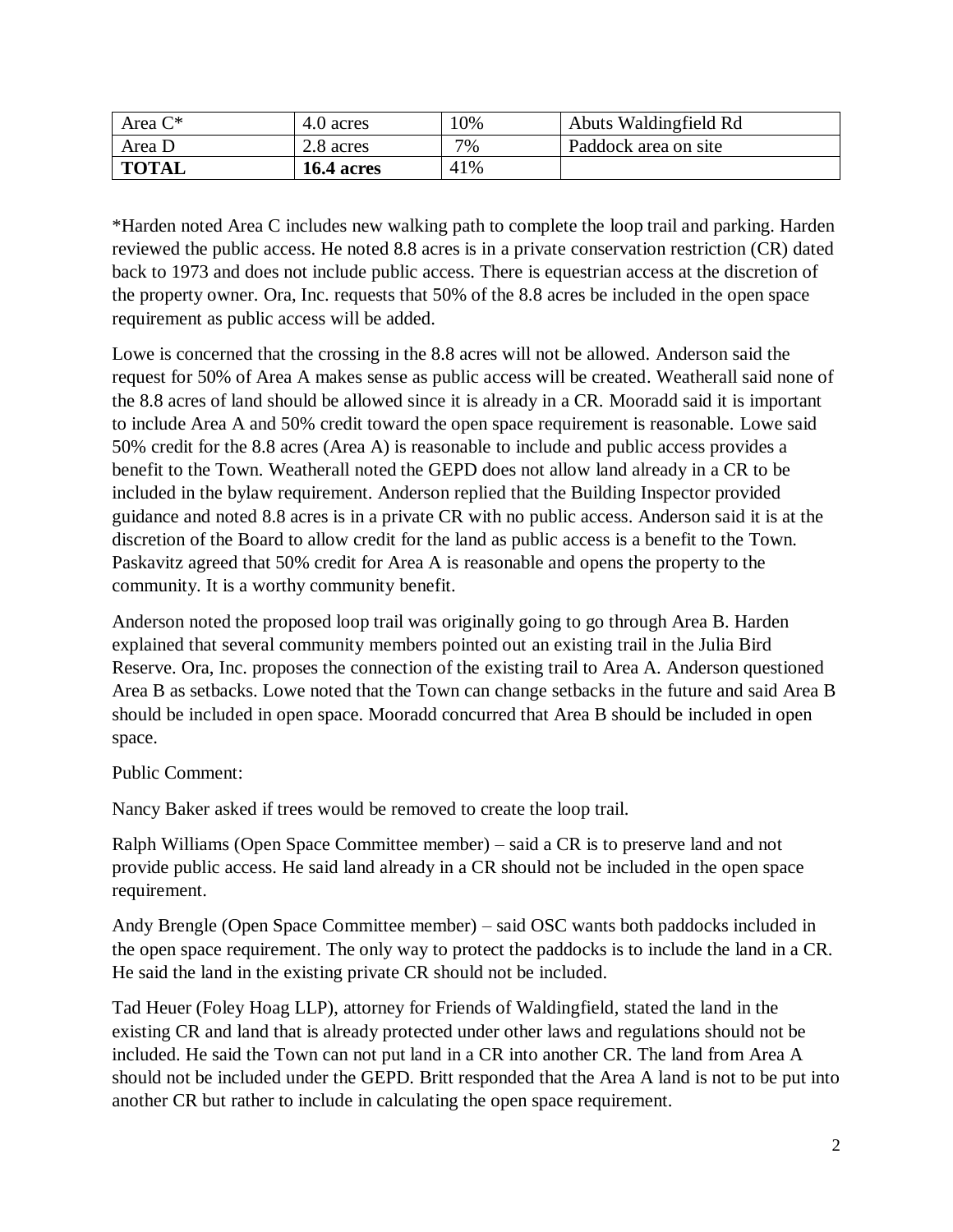Britt asked Parsons if Town Counsel was aware of all the issues related to open space. Parsons said no. Britt suggested the Board gather questions and get clarification from Town Counsel.

Anderson said Area D is a good development toward open space and Britt agreed. Weatherall said Area C is a critical area to conserve. It was noted that a small hill area adjacent to a paddock was not included. Harden explained that the paddock is defined by an existing fence and the fence abuts the edge of the hill. Ora, Inc. wanted to include the defined paddock.

Public Comment:

Katrina Hart is concerned about traffic on a narrow, country road and with a business on site.

Nathaniel Pulsifer said the trail on the northeast side of the property leaves the property and goes on Greenbelt land.

Dennis Murphy, attorney, sent a letter to the Board and has clients that can purchase 55 Waldingfield Rd. There is another option to conserve Waldingfield.

Will Friend, 951 Highland Steet, Hamilton supports the Open Space Committee that the 8.8 acres of land should not be included in the open space calculation. He asked if the PB is going to speak to its Town Counsel. Britt said the Board is gathering questions for Town Counsel.

Parsons stated that Town Counsel gave the opinion that the Board has discretion to apply guidelines. Britt said it would be helpful to have a discussion with Greenbelt to verify trails and access to its property. Britt said the applicant needs to expand Area C to include the hill adjacent to the paddock (approximately 1 acre). The applicant did not provide a reason as to why the area was not included.

Lowe summarized the applicant needs to provide information on clearing to create trails and written consent from Greenbelt about use of existing trails. The Board needs Town Counsel to put in writing that Board has discretion in applying guidelines. Weatherall is concerned the Board is taking straw polls without legal advice.

Harden noted that Area B would be protected if trails need to go on the property. He said clearing would involve removing fallen trees rather than cutting trees down.

Bryan Townsend noted a permanent trail easement exists for equine use and the Board should contact the Essex County Trail Association.

Nylen introduced revisions to Phase 2 and 3. He noted the building mass was reduced. Williams described the working environment on site. She noted that remote work is first but there will be a need for employees to gather for business activities. Harden presented Phase 2 and 3. He noted parking includes 80 spaces which is a 60% reduction from previous plans. The proposed new building would go behind the Mansion and Carriage House. He said the new building and parking will not be visible from Waldingfield Road.

Ian Johnson, Sustainability Consultant (Linnean Solutions), discussed "Regeneration Design". He explained using the existing building, deep energy retrofits, renewable energy, LEED Building certification, and efficient sizing of the project as sustainable strategies. He said the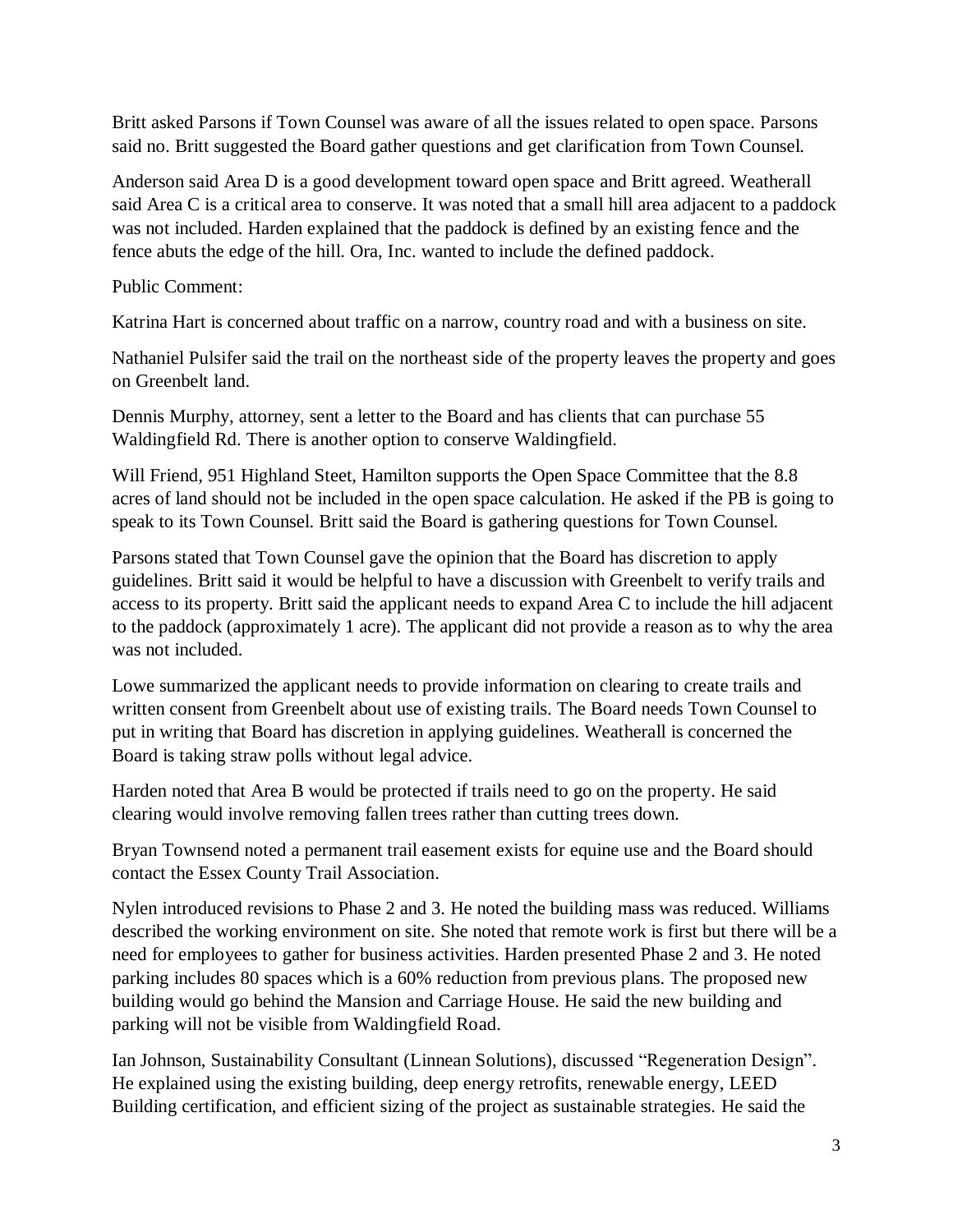project will try to maximize the life cycle of the building. Anderson said it is great that an indepth analysis was done this early in the project. Lowe thanked Johnson for the presentation.

# Public Comment:

Wayne Castonguay, Ipswich River Watershed Association (IRWA) – provided Ora, Inc. with a comment letter and was appreciative that comments were included in the sustainability presentation. He suggested the Board include IRWA recommendations as conditions in its decision. He said that there should be no new ground water wells and the project should be on Town water and not well water.

Nancy Baker noted that LEED certification goal for the project should be gold or platinum. She had questions regarding location of dumpsters, heating and rain gardens.

Jack Whittier, 35 Waldingfield Rd, asked if LEED certification will be the same for all buildings. He asked if there were phases after 3.

Will Friend, 951 Highland Street, Hamilton is also concerned about future phases after 3. He asked what is visible from the Ipswich River. He is concerned about glare from solar panels.

Chris Florio said Waldingfield Road is not a place for a corporation.

Nylen said the applicant is not prepared to discuss plans beyond Phase 3. There are no plans at this time and reminded the public that Ora, Inc. would have to come before the Board for any further development.

Britt asked the discussion to move to traffic. Heather Monticup, traffic engineer (Greenman Pedersen Inc.) reviewed the traffic impact. She included Phases 1 through 3 in the analysis and updated the study to reflect the reduction in employees to the site. She noted comments and responses to peer review.

Elizabeth Oltman (TEC) did the peer review on the traffic study. She explained her technical review of the study is to ensure industry standards were followed. She said the traffic will significantly increase in traffic and the road is designed to handle the increase. She suggested focusing on safety entering and exiting the site.

Weatherall is very familiar with Waldingfield Road and described existing conditions. She said it is a scenic road. Anderson said the Town can make Waldingfield Road a "No Thru" traffic road. Lowe said the Board needs to get outstanding items and discuss with Town staff how to wrap up the application.

Parsons noted the extension for the application is through January 31, 2022.

*Anderson moved to continue the public hearing to January 27, 2022 at 7:00 PM at a meeting using ZOOM and Weatherall seconded. The motion passed unanimously*.